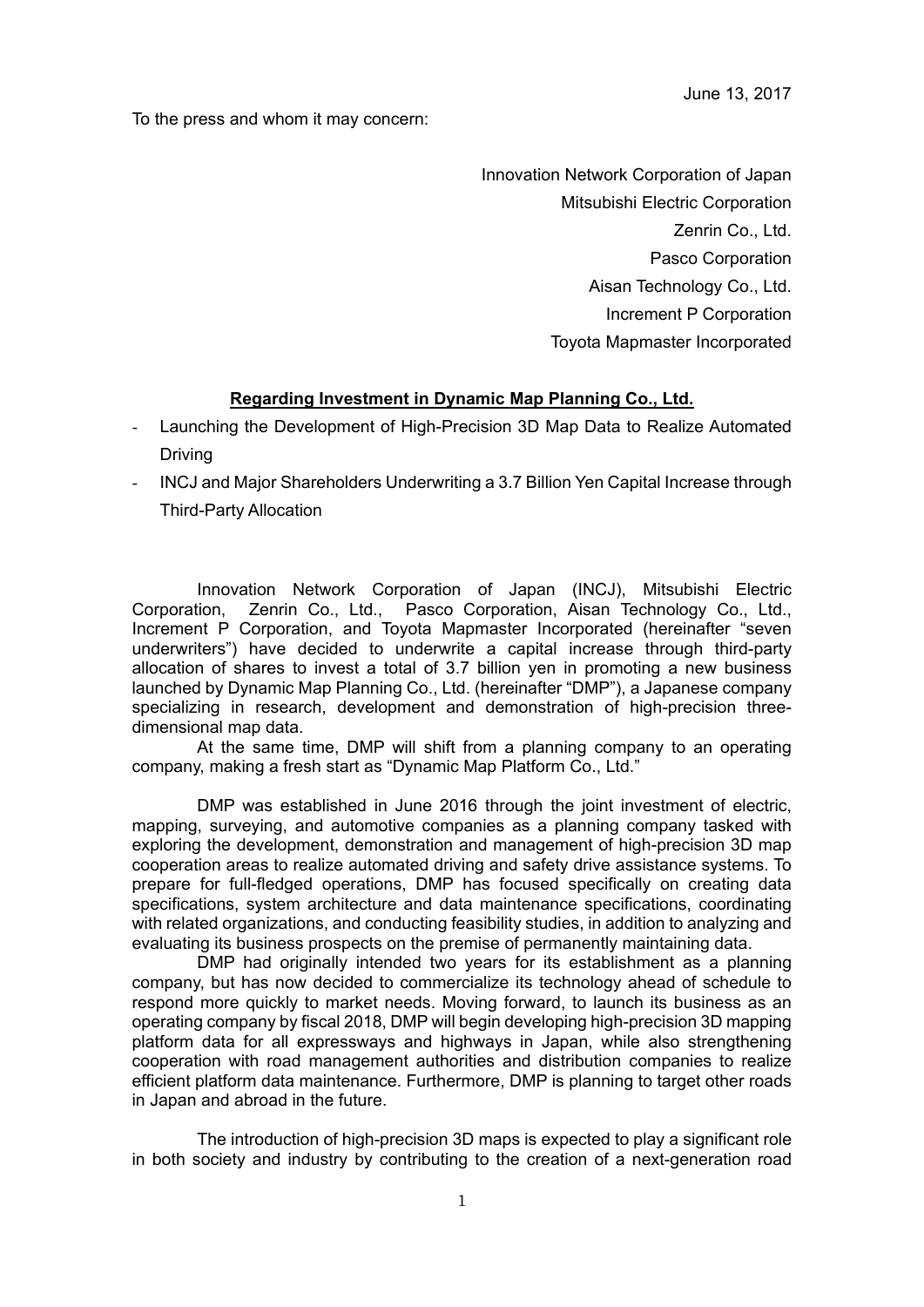traffic society. High-precision 3D mapping will help advance automated driving and driving safety support systems aimed at reducing traffic accidents and fatalities, providing transportation support for vulnerable road users, and alleviating the environmental impact by easing traffic congestion. This technology also offers high potential for applications across a wide range of fields, such as preventing and mitigating the impact of natural disasters and managing and maintaining social infrastructure.

To meet these expectations, the seven underwriters will provide DMP with growth capital and work in cooperation with automotive companies, related organizations and all stakeholders to support and enhance DMP's business operations, including the dispatch of directors and the formulation of business strategies and projects, with a view to realizing DMP's corporate slogan of "Remodeling of the Earth."

## **Overview of Dynamic Map Planning Co., Ltd.**

(Shifting to an operating company on June 30) Established: June 2016 Principal lines of business:

- Research, development and demonstration of high-precision threedimensional map data
- Provision of high-precision three-dimensional map data

Address: Keikyu Dai-2 Building, 3-25-23 Takanawa, Minato-ku, Tokyo, Japan Representative: Tsutomu Nakajima, President

Shareholders: Mitsubishi Electric Corporation, Zenrin Co., Ltd., Pasco Corporation, Aisan Technology Co., Ltd., Increment P Corporation, Toyota Mapmaster Incorporated, Isuzu Motors Ltd., Suzuki Motor Corporation, Toyota Motor Corporation, Nissan Motor Co., Ltd., Hino Motor Co., Ltd., Fuji Heavy Industries Ltd., Honda Motor Co., Ltd., Mazda Motor Corporation, and Mitsubishi Motors Corporation (as of June 13, 2017) URL: http://www.dynamic-maps.co.jp/

## **Overview of Innovation Network Corporation of Japan (INCJ)**

| Established:                 | <b>July 2009</b>                                                                                                                                                                                      |
|------------------------------|-------------------------------------------------------------------------------------------------------------------------------------------------------------------------------------------------------|
| Address:                     | 1-4-1 Marunouchi, Chiyoda-ku, Tokyo, Japan                                                                                                                                                            |
| Principal lines of business: |                                                                                                                                                                                                       |
|                              | - Investment in innovative businesses to promote the creation and<br>development of next-generation industries through open innovation<br>- Investment capacity of up to approximately 2 trillion yen |
|                              | Legal reference: The Industrial Competitiveness Enhancement Act<br>(Act No. 98 of 2013)                                                                                                               |
| URL:                         | Representative: Mikihide Katsumata, President<br>http://www.incj.co.jp/                                                                                                                               |

## **Overview of Mitsubishi Electric Corporation**

| Established:                 | January 1921                                                       |
|------------------------------|--------------------------------------------------------------------|
| Address:                     | 2-7-3 Marunouchi, Chiyoda-ku, Tokyo, Japan                         |
| Principal lines of business: |                                                                    |
|                              | Development, manufacture and sales of energy and electric systems, |
|                              | industrial mechatronics, information and communication systems,    |
|                              | electronic devices, and home appliances                            |
|                              | Representative: Masaki Sakuyama, President and CEO                 |
| URL:                         | http://www.MitsubishiElectric.co.jp/                               |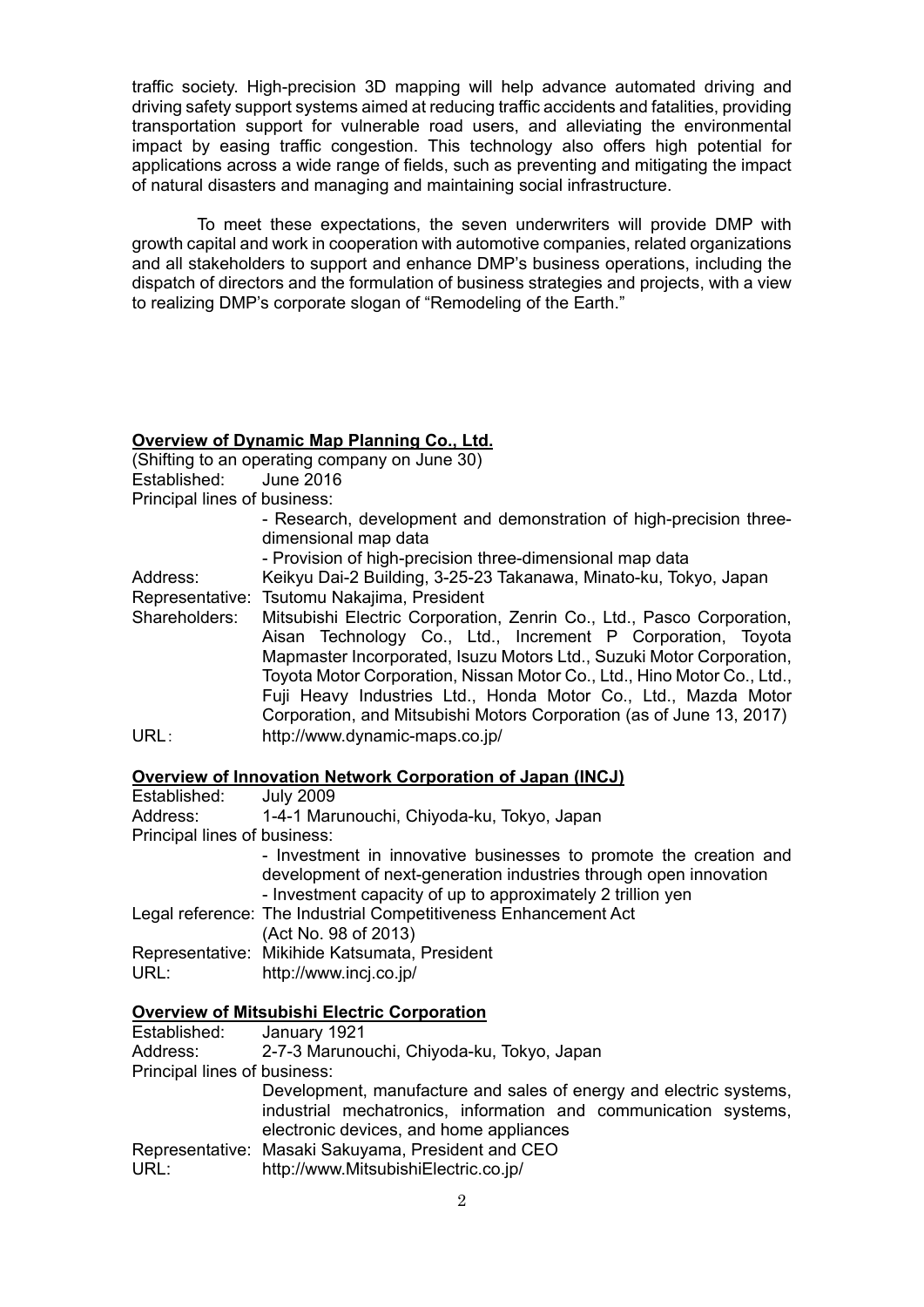## **Overview of Zenrin Co., Ltd.**

Established: April 1961

Address: 3-1 Nakabarushinmachi, Tobata-ku, Kitakyushu-shi, Fukuoka Prefecture, Japan

Principal lines of business:

- Collection and management of a broad range of information as the basis of Zenrin's "4D Geospatial Information" to provide various types of maps, including residential maps, map databases and other contents - Software development and services involving or related to Zenrin's 4D Geospatial Information

Representative: Zenshi Takayama, President and CEO URL: http://www.zenrin.co.jp/

## **Overview of Pasco Corporation**

Established: July 1949

Address: 1-1-2 Higashiyama, Meguro-ku, Tokyo, Japan

Principal lines of business:

- Collection of spatial information (surveying and measuring)
- Modeling of collected spatial information
- Support for optimization, decision-making and risk management by utilizing spatial information

- Support for preservation and management of national land, disaster prevention and environmental protection measures, and infrastructure management and maintenance

Representative: Kenichi Furukawa, President and CEO URL: http://www.pasco.co.jp/

# **Overview of Aisan Technology Co., Ltd.**<br>Established: August 1970

August 1970

Address: AT Building, 3-7-14 Nishiki, Naka-ku, Nagoya, Aichi Prefecture, Japan Principal lines of business:

- Design, development, distribution and maintenance of CAD systems for public surveys, registration surveying and civil engineering, and construction industries

- Contract development of positioning analysis software and conversion modules for high-precision world coordinate systems

- Research and development of software for maintaining high-precision 3D maps

- Sales of the "Mobile Mapping System (MMS)" and contract highaccuracy 3D measurement services

- Development of a high-precision 3D map database for automated driving

- Support for developing automated driving systems and creation of demonstration test settings

Representative: Tetsuji Yanagisawa, President and Representative Director

URL: http://www.aisantec.co.jp/

## **Overview of Increment P Corporation**

| Established:                 | May 1994                                                                 |
|------------------------------|--------------------------------------------------------------------------|
| Address:                     | 2-28-8 Honkomagome, Bunkyo-ku, Tokyo, Japan                              |
| Principal lines of business: |                                                                          |
|                              | - Production of a wide range of digital contents and software, including |
|                              | digital map data                                                         |
|                              | Representative: Takumi Jinguji, President and CEO                        |
| URL:                         | http://www.incrementp.co.jp/                                             |